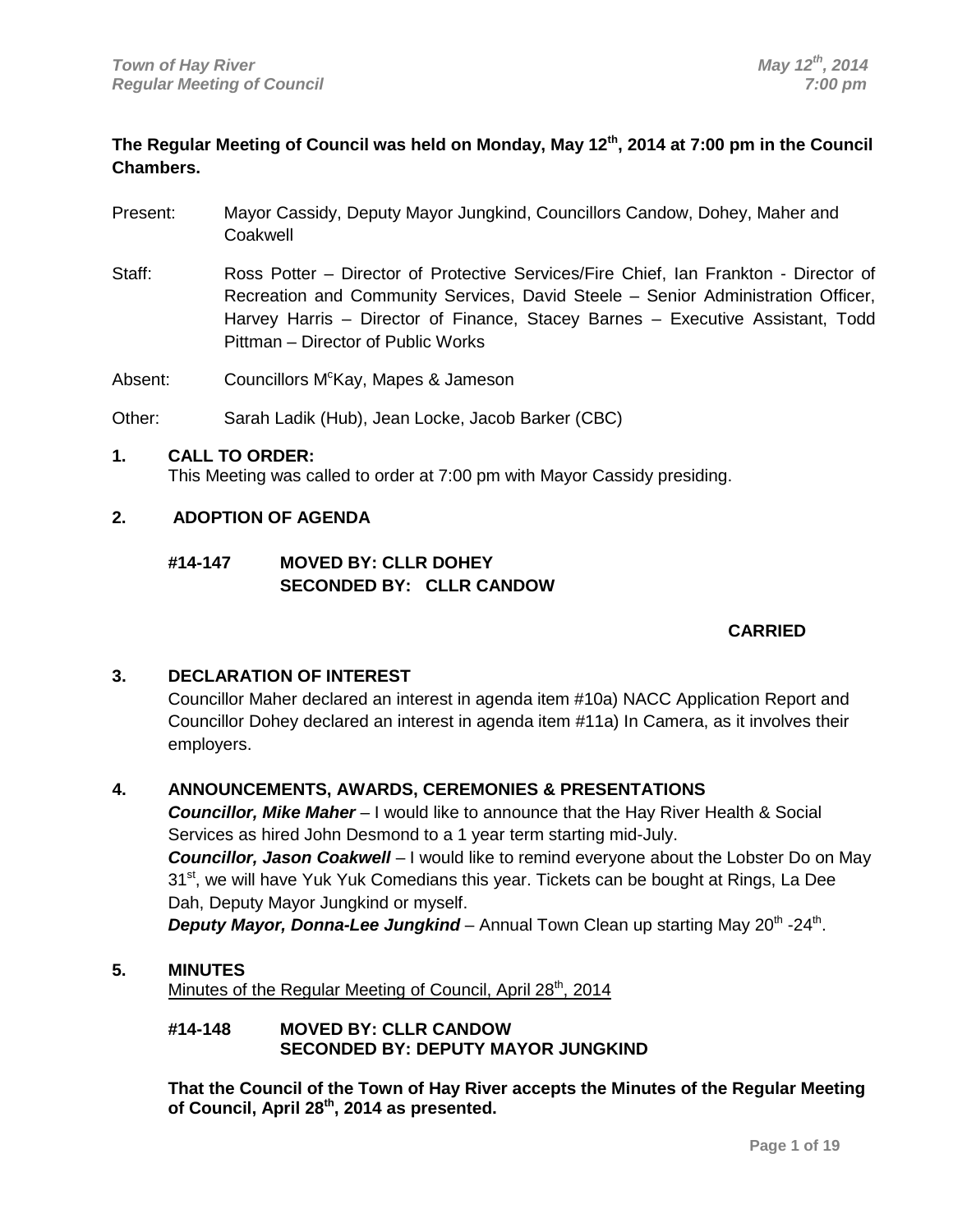## **CARRIED**

**CARRIED**

## **6. BUSINESS ARISING FROM THE MINUTES**

There was no business arising from the Minutes of the April 28<sup>th</sup>, 2014 Regular Meeting of Council.

## **7. ADMINISTRATIVE ENQUIRIES**

There was no Administrative Enquiries for the May12<sup>th</sup>, 2014 Regular Meeting of Council.

## **8. PUBLIC WORKS COMMITTEE REPORTS**

a) Public Works and Planning Monthly Report

#### **RECOMMENDATION:**

#### **#14-149 MOVED BY: CLLR DOHEY SECONDED BY: DEPUTY MAYOR JUNGKIND**

#### **THAT THE COUNCIL OF THE TOWN OF HAY RIVER accepts the report titled "Public Works & Planning Monthly Report" for April 2014 as presented.**

## **BACKGROUND:**

• Normal operation and maintenance activities were completed throughout the month of April.

| <b>Item</b>          | <b>Level of Activity</b>                                                            |                                          |
|----------------------|-------------------------------------------------------------------------------------|------------------------------------------|
| <b>Water License</b> | <b>Report Title / Action Required</b>                                               | <b>Timeline for</b><br><b>Submission</b> |
|                      | <b>Annual Report (Submitted)</b>                                                    | March 31 each<br>vear                    |
|                      | <b>Identify Surveillance Network Program</b><br>station(s) with signage.            | At all times                             |
|                      | <b>Identify Water Supply and Waste Disposal</b><br>Facilities with signage.         | At all times                             |
|                      | Copies of Water License in the Town of<br>Hay River office(s), Solid Waste Disposal |                                          |
|                      | Facilities, and Water Supply Facilities                                             | At all times<br>Prior to                 |
|                      | Notify Inspector prior to conducting<br>maintenance work on lagoon cells.           | maintenance<br>activities                |
|                      | BOD and CBOD trend analysis<br>Sludge Management Plan                               | August 31, 2014<br>Submitted             |
|                      | Solid Waste Disposal Facility Drainage<br>Study                                     | Submitted                                |
|                      |                                                                                     |                                          |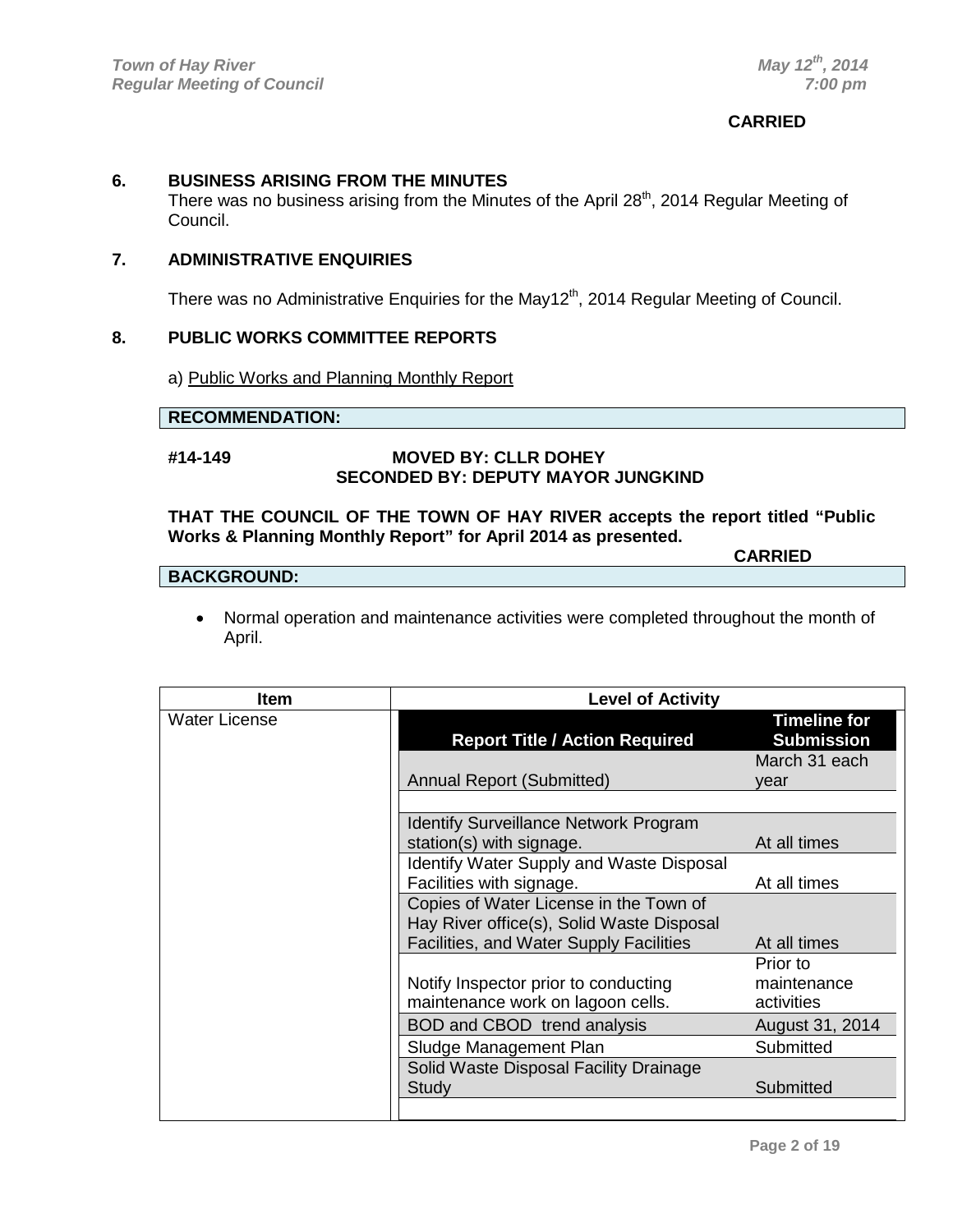| Solid Waste Disposal Facilities Operations                                    |                                                                                                   |
|-------------------------------------------------------------------------------|---------------------------------------------------------------------------------------------------|
|                                                                               |                                                                                                   |
| Report to measure, define, and identify the                                   |                                                                                                   |
| remaining lifespan of the facilities and                                      |                                                                                                   |
| volumes of Waste the facilities can accept.                                   | Submitted                                                                                         |
|                                                                               | Within 90 days of                                                                                 |
|                                                                               | issuance of the                                                                                   |
| Snow Disposal Plan                                                            | <b>Water License</b>                                                                              |
|                                                                               | Annually -                                                                                        |
| Review of the Snow Disposal Plan and                                          | <b>Annual Reporting</b>                                                                           |
|                                                                               |                                                                                                   |
| submission of updates/revision.                                               | Requirement                                                                                       |
|                                                                               | Once every two                                                                                    |
| Inspection of constructed berms, dykes,                                       | years during the                                                                                  |
| and dams within the Sewage Disposal                                           | summer season                                                                                     |
| Facility.                                                                     | by an Engineer                                                                                    |
| As-built plans and Record Drawings of the                                     | Within six                                                                                        |
| Sewage Disposal Facilities, lagoon and                                        | months of                                                                                         |
| associated structures, sludge storage area,                                   | issuance of the                                                                                   |
|                                                                               |                                                                                                   |
| Solid Waste Facilities, and Biotreatment                                      | <b>Water License</b>                                                                              |
| Pad.                                                                          | (Submitted)                                                                                       |
|                                                                               | Within six                                                                                        |
|                                                                               | months of                                                                                         |
| A surveyed description of the wetland and                                     | issuance of the                                                                                   |
| associated structures that comprise part of                                   | water Licence                                                                                     |
| the Sewage Disposal Facilities                                                | (Submitted)                                                                                       |
|                                                                               | 60 days prior to                                                                                  |
|                                                                               |                                                                                                   |
|                                                                               | the proposed                                                                                      |
| Notification of Modification                                                  | Modification                                                                                      |
| Modifications to Water Supply Facilities                                      |                                                                                                   |
| and Waste Disposal Facilities                                                 |                                                                                                   |
|                                                                               |                                                                                                   |
|                                                                               |                                                                                                   |
| Interim Closure and Reclamation Plan for                                      |                                                                                                   |
| the Solid Waste Disposal Facility                                             | <b>Modifications</b>                                                                              |
|                                                                               |                                                                                                   |
|                                                                               |                                                                                                   |
|                                                                               | At least six                                                                                      |
|                                                                               | months prior to                                                                                   |
|                                                                               |                                                                                                   |
|                                                                               |                                                                                                   |
| <b>Final Closure and Reclamation Plan</b>                                     | <b>Facilities</b>                                                                                 |
|                                                                               |                                                                                                   |
| Final design drawings for the construction                                    | Prior to                                                                                          |
|                                                                               |                                                                                                   |
| of any dams, dykes, or control structures                                     | Within 90 days of<br>completion of the<br>abandoning any<br><b>Waste Disposal</b><br>construction |
|                                                                               |                                                                                                   |
|                                                                               |                                                                                                   |
| As-built plans and Record Drawings                                            | completion                                                                                        |
|                                                                               |                                                                                                   |
| Updated plan for the operation and                                            | Within three                                                                                      |
| maintenance of the Waste Disposal                                             | Within 90 days of<br>months of                                                                    |
|                                                                               |                                                                                                   |
| Facilities (Note that this can be one plan or<br>one plan for each Facility.) | issuance of the<br><b>Water License</b>                                                           |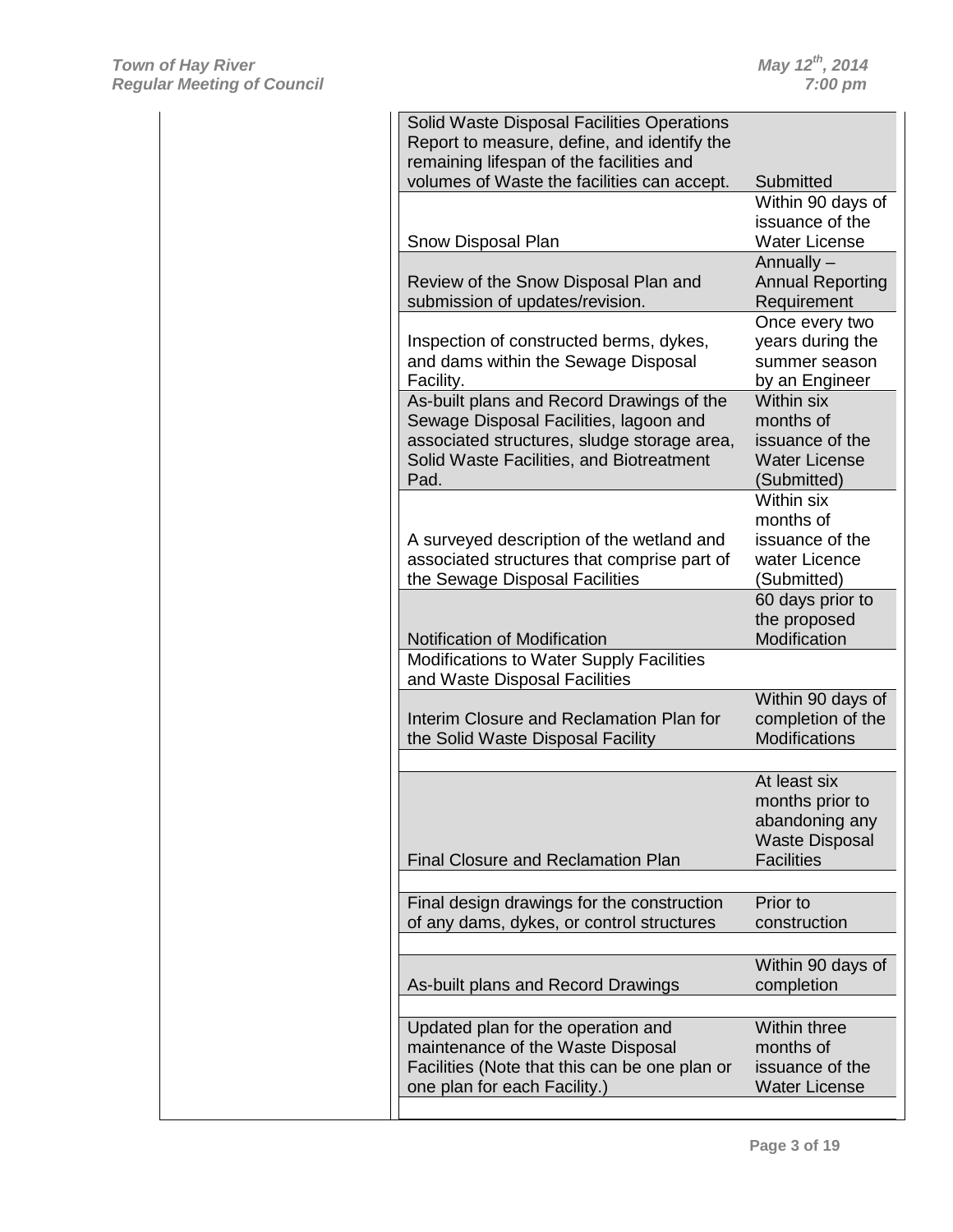|                                                        | Review of Operation and Maintenance Plan<br>and submission of updates/revision<br>Spill Contingency Plan in accordance with<br>Indian and Northern Affairs Canada's 2007<br>"Guidelines for Spill Contingency Planning"                                                                     | Annually -<br><b>Annual Reporting</b><br>Requirement<br>Submitted<br>Annually $-$ |
|--------------------------------------------------------|---------------------------------------------------------------------------------------------------------------------------------------------------------------------------------------------------------------------------------------------------------------------------------------------|-----------------------------------------------------------------------------------|
|                                                        | Review of Spill Contingency Plan and<br>submission of updates/revision                                                                                                                                                                                                                      | <b>Annual Reporting</b><br>Requirement                                            |
| Solid Waste Site                                       | Management of Solid Waste contract is ongoing.<br>Planning for recycling, composting and waste diversion initiatives<br>has begun. Pilot programs to be implemented in 2014.                                                                                                                |                                                                                   |
| Lift Stations $#1$ and $#2$                            | <b>Lift Station #1</b><br>Lift Station is now operating on new pumps<br>Training for the Lift Station has been completed<br>$\blacksquare$<br>Mediation on Asbestos Abatement issue still outstanding<br>$\blacksquare$<br>Substantial completion for the Lift Station has been<br>achieved |                                                                                   |
|                                                        | <b>Lift Station #2</b>                                                                                                                                                                                                                                                                      |                                                                                   |
|                                                        | Lift Station #2 will be completed in 2014 with supplies being<br>purchased in advance of the anticipated start date.                                                                                                                                                                        |                                                                                   |
|                                                        | Project start up meeting is anticipated in May, 2014                                                                                                                                                                                                                                        |                                                                                   |
| <b>Capital and Operating</b><br><b>Budget Planning</b> | Operating budget approved<br>Capital budget pending                                                                                                                                                                                                                                         |                                                                                   |

• The April O&M report is as follows:

| <b>Item</b>                          | <b>Level of Activity</b>                                                                                            |
|--------------------------------------|---------------------------------------------------------------------------------------------------------------------|
| Road Maintenance/Repairs             | Street sweeping                                                                                                     |
| Vehicle and Equipment<br>Maintenance | Regular vehicle & shop maintenance<br>Bearings on Sweeper replaced<br>All pumps serviced<br>Unit #28 F-150 Serviced |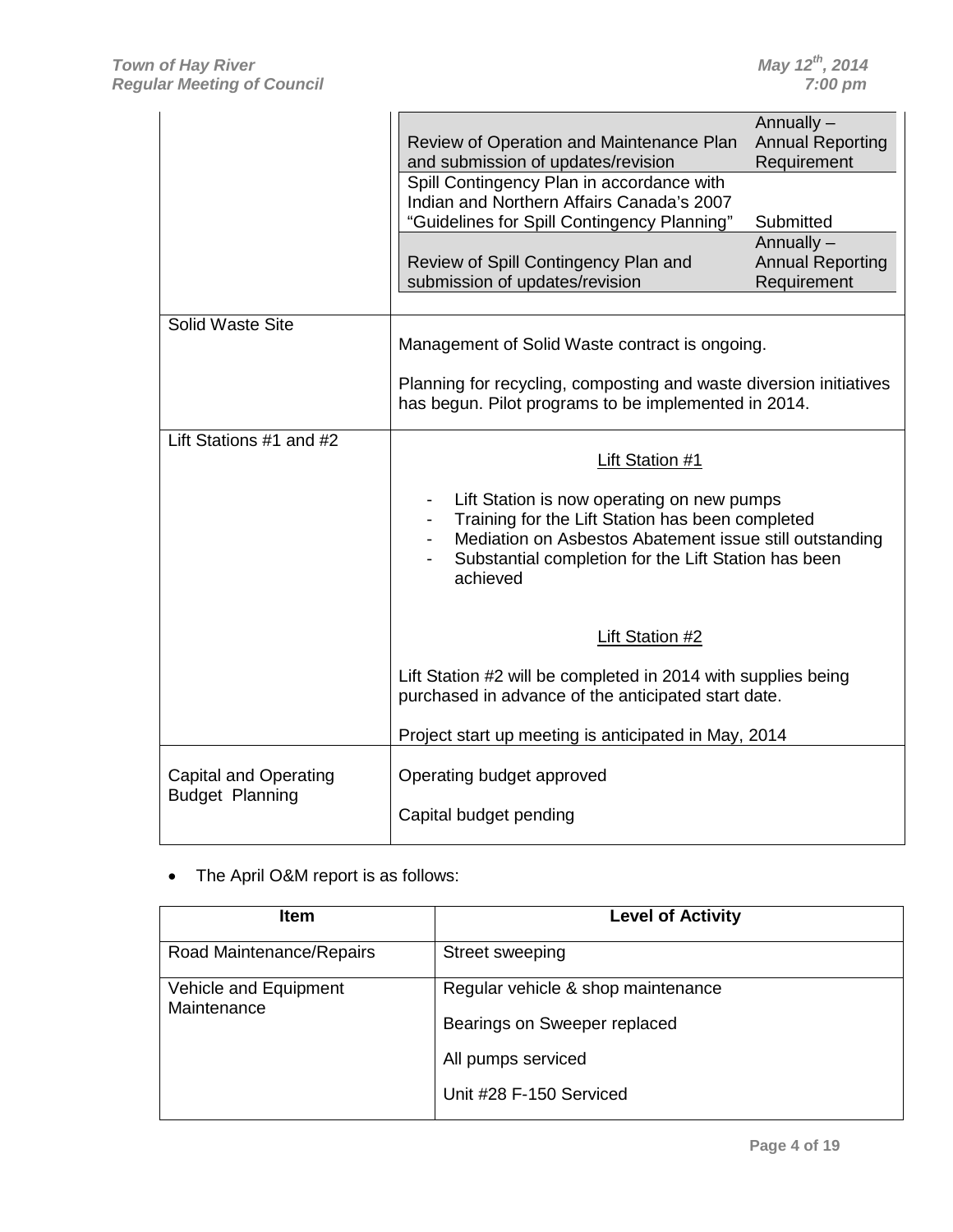| Sewer Inspection/Repairs              | <b>Operate Lift Stations</b>                                               |  |
|---------------------------------------|----------------------------------------------------------------------------|--|
|                                       | <b>Twice Daily Inspections</b>                                             |  |
|                                       | Sewer flushing mains due to frost buildup in man holes                     |  |
|                                       | Multiple residential sewer issues                                          |  |
| <b>Water Inspection/Repairs</b>       | <b>Operate Water Treatment Plant</b>                                       |  |
|                                       | Service Connects/Disconnects As Required                                   |  |
|                                       | <b>Meter Reading</b>                                                       |  |
|                                       | <b>Weekly Sampling and Testing</b>                                         |  |
|                                       | <b>Twice Daily Inspection of Facilities</b>                                |  |
|                                       | One residential water service issue                                        |  |
| <b>Facilities Inspections/Repairs</b> | Maintenance as required                                                    |  |
| <b>Misc</b>                           | 1 Funeral                                                                  |  |
|                                       | Dug out ditches and steamed culverts throughout town for<br>spring freshet |  |

- Miscellaneous Updates:
	- o Contracts for standing offers being developed
		- 1) Equipment As & When
		- 2) Fuel As & When
		- 3) Granular As & When
		- 4) Supply and Deliver Dust Palliative and De-icing Materials
	- o Funding applications submitted to ENR for the Waste Reduction Recovery Initiative (WRRI)
	- o Waste Reduction Recovery Advisory Committee (WRRAC) meeting attended

N/A

## **APPLICABLE LEGISLATION, BYLAWS, STUDIES, PLANS:**

- Canadian Council of Ministers of the Environment (CCME)
- Mackenzie Valley Land and Water Board (MV2009L3-0005)
- Environment and Natural Resources Waste Management Guidelines
- Alberta Environment. (2010). *Standards for Landfills in Alberta*. Government of Alberta.
- EBA Engineering Consultants Ltd. (2010). *Town of Hay River Solid Waste Management Facility, Operations Plan*. Yellowknife, NT: EBA Engineering Consultants Ltd.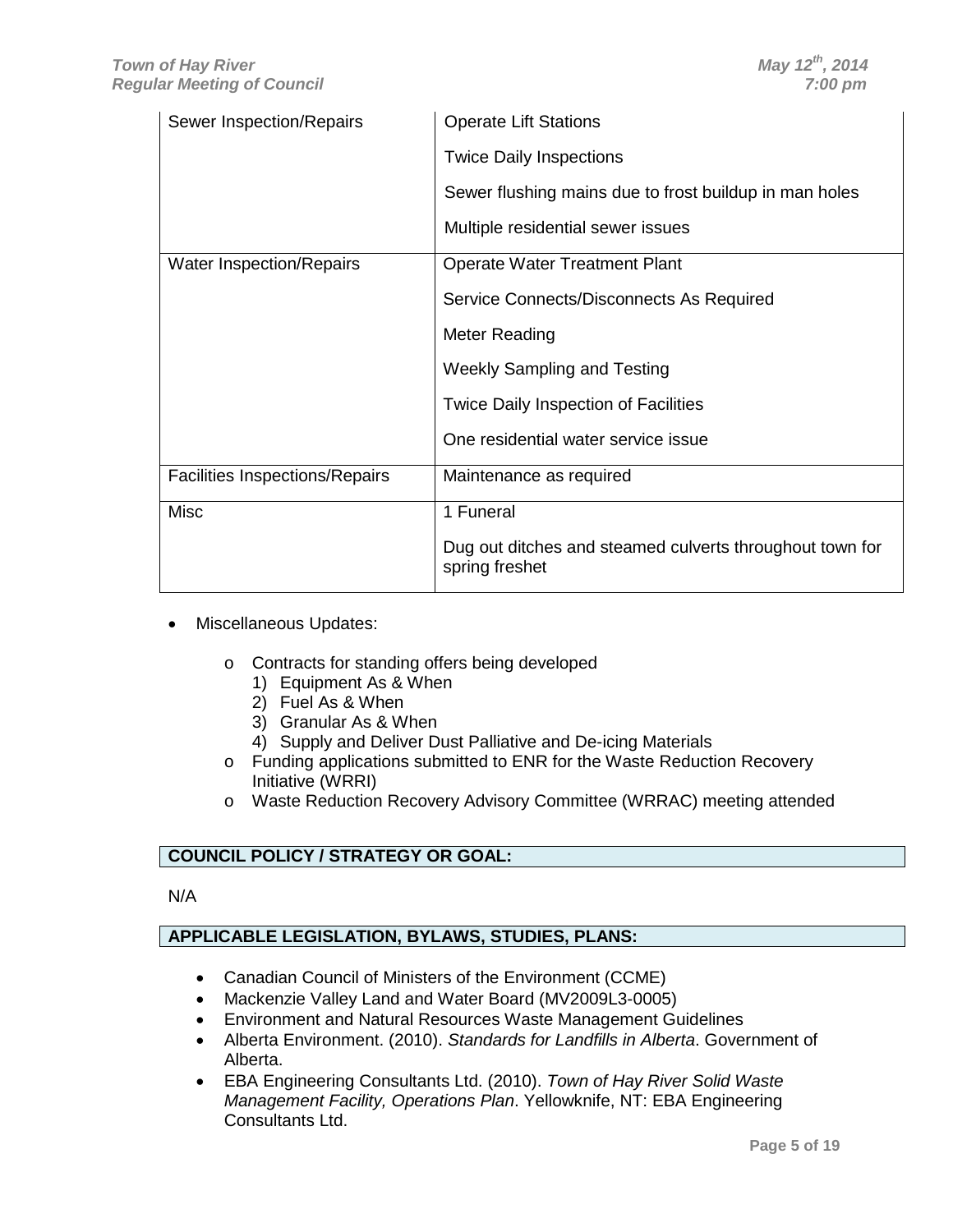- Guidance Document on Federal Interim Groundwater Quality Guidelines for Federal Contaminated Sites, May 2010
- Bylaw 619 Garbage Collection
- Bylaw 1516 Collection of Tipping Fees
- Bylaw 1574 Town of Hay River Purchasing Policy

## **FINANCIAL IMPLICATIONS:**

N/A

## **ALTERNATIVES TO RECOMMENDATIONS:**

N/A

**ATTACHMENTS:**

N/A

#### **Prepared by: Reviewed by: Reviewed by:**

Trook Remove

Dustin Dewar<br>Civil Engineer Technician<br>Civil Engineer Technician<br>Acting Senior

Date: May  $1^{st}$ , 2014  $\qquad \qquad$  Date: May  $1^{st}$ , 2014

Acting Senior Administration Officer

b) Development and Building Permit Report

## **RECOMMENDATION:**

#### **#14-150 MOVED BY: CLLR DOHEY SECONDED BY: DEPUTY MAYOR JUNGKIND**

**THAT THE COUNCIL OF THE TOWN OF HAY RIVER accepts the Development and Building Permit Report for the month of April 2014.**

**CARRIED**

# **BACKGROUND:**

## **SUMMARY**

• Twelve Development and Building Permits have been taken this Month.

#### **Background**

• The April Development and Building Permit Report is as follows:

| <b>DATE</b> | DEV#                 | <b>CIVIC ADDRESS</b>  | <b>DESC. OF WORK</b>          |
|-------------|----------------------|-----------------------|-------------------------------|
| April 2/14  | DH14-016             | 3 Wright Crescent     | Bed and Breakfast             |
| April 8/14  | DH14-018             | 20 Wild Current Court | Home Renovations and Repair   |
| April 10/14 | B <sub>14</sub> -003 | 8-6 Courtoreille St.  | <b>Commercial Renovations</b> |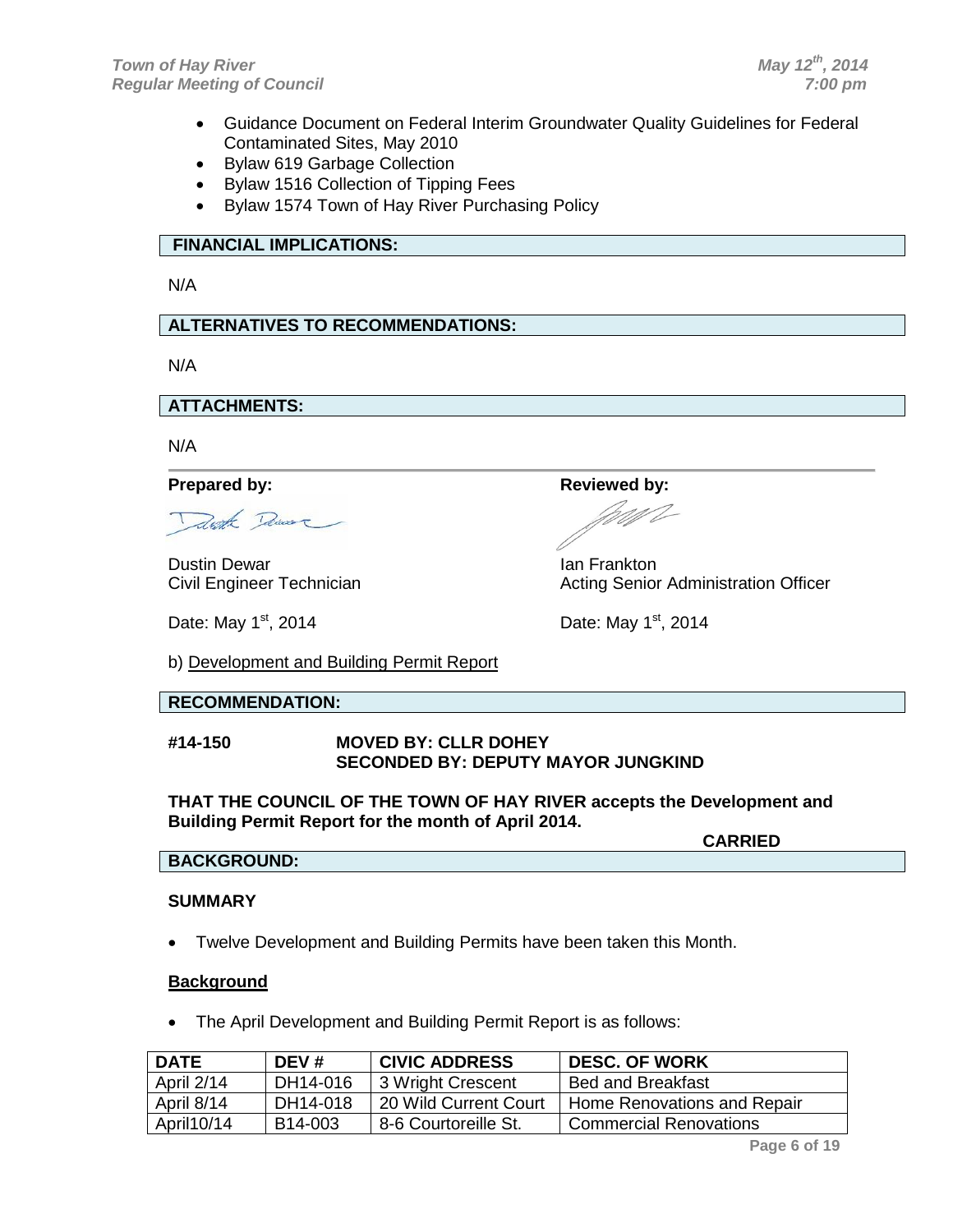| April 15/14 | DH14-019             | 4 Mansell Place    | Photography, Videography,               |
|-------------|----------------------|--------------------|-----------------------------------------|
|             |                      |                    | Graphic Design and Mobile DJ            |
| April 15/14 | DH14-021             | 27 Wright Crescent | New Garage                              |
|             | B14-004              |                    |                                         |
| April 16/14 | DH14-020             | 38 McBryan Drive   | Solar Equipment, Vegetable              |
|             |                      |                    | Seedling Sales and Delivery             |
| April 28/14 | B14-005              | 46 Lakeshore Drive | Bedroom Addition to House               |
| April 28/14 | D <sub>14</sub> -022 | 49 Studney Drive   | Sell Oil Products                       |
| April 28/14 | D14-023,             | 35 John Mapes      | New Shed Rear Yard                      |
|             | B14-006              | Crescent           |                                         |
| April 28/14 | B14-007              | 105 Woodland Drive | <b>Exterior House Insulate and Side</b> |

N/A

## **APPLICABLE LEGISLATION, BYLAWS, STUDIES, PLANS:**

N/A

## **CONSIDERATIONS OR FINANCIAL IMPLICATIONS:**

N/A

## **ALTERNATIVES TO RECOMMENDATIONS:**

N/A

## **ATTACHMENTS:**

N/A

Randy Froese<br>
Development Officer<br>
Development Officer<br>
Contract Later and Acting Senior<br>
Acting Senior **Officer** 

Date: May  $1^{st}$ , 2014  $\qquad \qquad$ Date: May  $1^{st}$ , 2014

**Prepared by: Reviewed by: Reviewed by: Reviewed by:** MU

Acting Senior Administration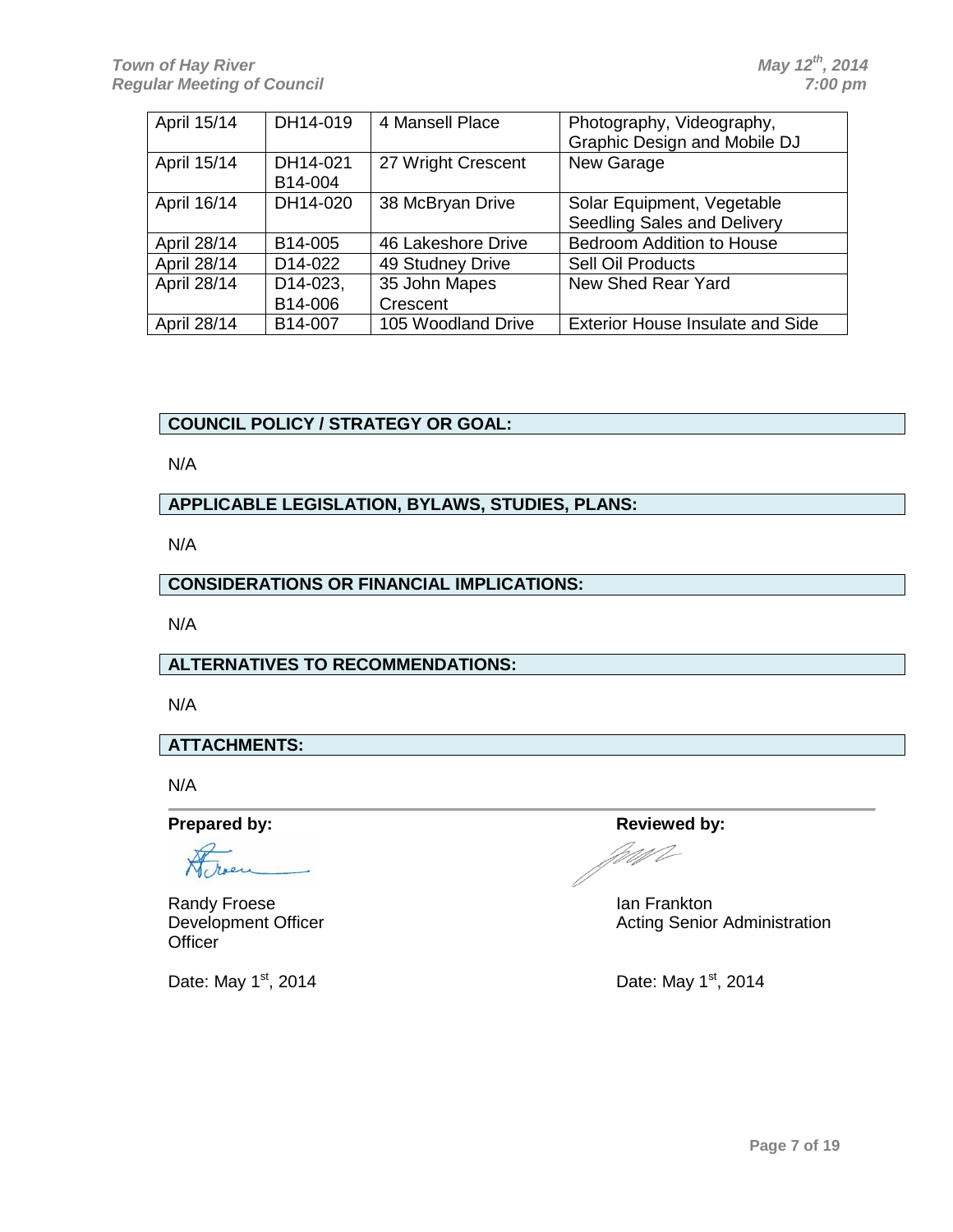**CARRIED**

c) Excused Absence

## **RECOMMENDATION:**

#### **#14-151 MOVED BY: CLLR DOHEY SECONDED BY: CANDOW**

**THAT THE COUNCIL OF THE TOWN OF HAY RIVER excuses Councillor M<sup>c</sup> Kay from the Public Works Committee Meeting, Monday, May 5th, 2014 and the Regular Meeting of Council. Monday, May 12th, 2014 and Councillors Jameson and Mapes from the Regular Meeting of Council, Monday, May 12th, 2014.**

#### **BACKGROUND:**

Councillor M<sup>c</sup>Kay has requested to be excused from the Public Works Committee Meeting, Monday, May  $5<sup>th</sup>$ , 2014 and the Regular Meeting of Council. Monday, May 12<sup>th</sup>, 2014 and Councillors Jameson and Mapes have requested to be excused from the Regular Meeting of Council, Monday, May 12<sup>th</sup>, 2014.

## **COUNCIL POLICY / STRATEGY OR GOAL:**

N/A

#### **APPLICABLE LEGISLATION, BYLAWS, STUDIES, PLANS:**

N/A

**FINANCIAL IMPLICATIONS:**

N/A

#### **ALTERNATIVES TO RECOMMENDATIONS:**

N/A

**ATTACHMENTS:**

N/A

Stacey Barnes **International Contract Contract Contract Contract Contract Contract Contract Contract Contract Contract Contract Contract Contract Contract Contract Contract Contract Contract Contract Contract Contract Cont** 

Date: May  $1^{st}$ , 2014 Date: May  $1^{st}$ , 2014

#### **Prepared by: Reviewed by: Reviewed by: Reviewed by:**

Executive Assistant **Acting Senior Administrative Officer** Acting Senior Administrative Officer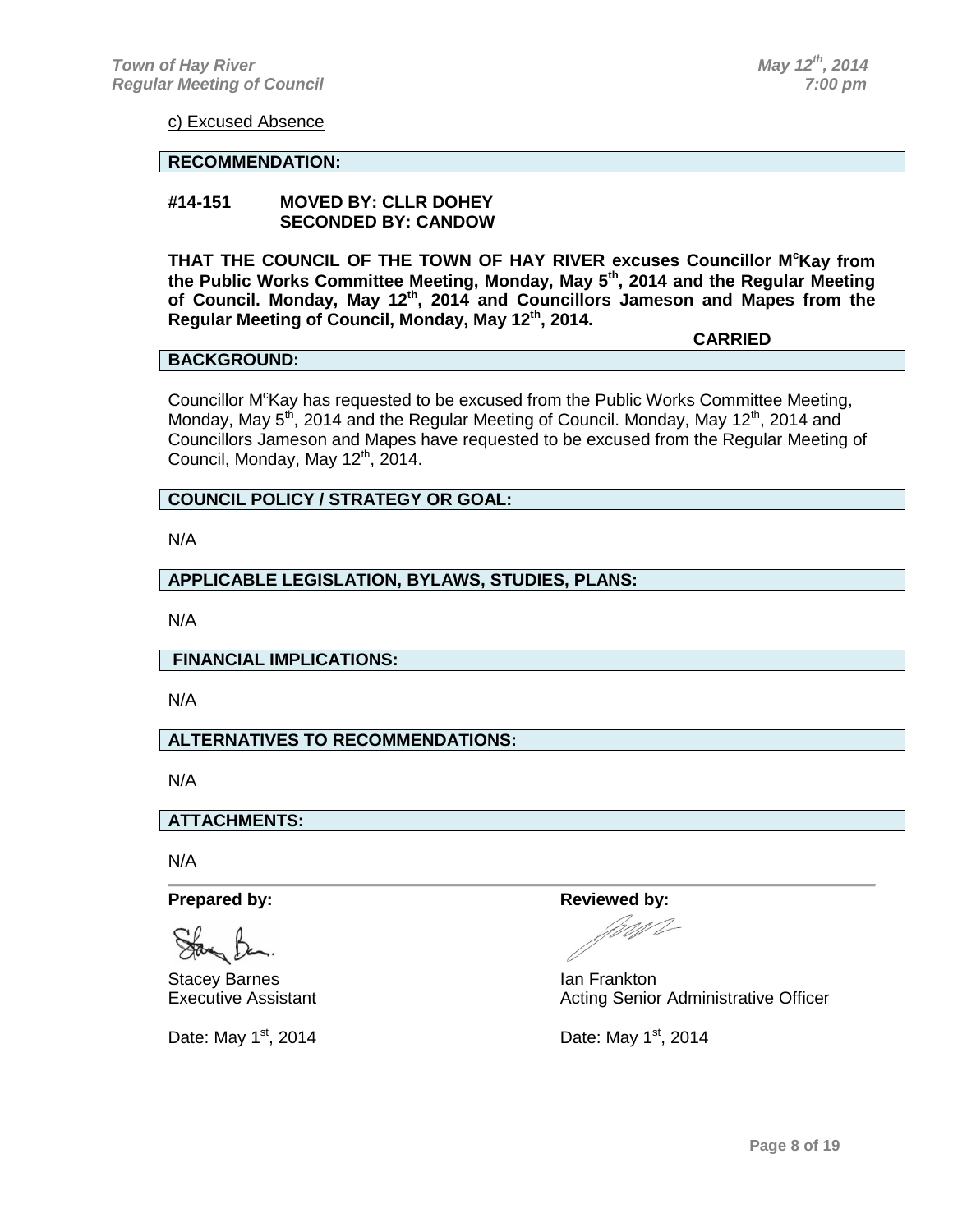#### d) Trans Canada Trail

#### **RECOMMENDATION:**

#### **#14-152 MOVED BY: CLLR CANDOW SECONDED BY: CLLR JAMESON**

#### **THAT THE COUNCIL OF THE TOWN OF HAY RIVER accepts the "Trans Canada Trail" as presented.**

#### **BACKGROUND:**

**CARRIED**

The Trans Canada Trail (TCT) has assured us that they are flexible regarding schedule; it states directly in their email that the current project 11-0179 can be carried over several construction seasons. This project is a priority for the Recreation Department, and once council has approved the capital budget for 2014, and funding is secured in the capital budget, we will enter into a funding agreement with TCT for the total funding amount.

Maskwa Engineering has agreed to do the following scope of work to ensure this project is completed by August 11, 2014

| <b>Item</b> | <b>Description</b>                 | <b>Date</b>     |
|-------------|------------------------------------|-----------------|
|             | Award of Contract                  | April 7, 2014   |
| 2           | 95% Review of Tender               |                 |
|             | Documents and Drawings             | April 28, 2014  |
| 3           | <b>Final Review</b>                | May 5, 2014     |
| 4           | Put Contract out for Tender        | May 9, 2014     |
| 5           | <b>Tender Close</b>                | May 23, 2014    |
| 6           | <b>Award Construction Contract</b> | June 3, 2014    |
|             | <b>Construction Begins</b>         | June 16, 2014   |
| 8           | <b>Construction Completed</b>      | August 4, 2014  |
| 9           | <b>Contract Closes</b>             | August 11, 2014 |

## **COUNCIL POLICY / STRATEGY OR GOAL:**

N/A

## **APPLICABLE LEGISLATION, BYLAWS, STUDIES, PLANS:**

N/A

## **FINANCIAL IMPLICATIONS:**

The allocated amount of \$90,200.00 from the 2014 Capital Budget and the \$100,000.00 carried over from the 2013 Capital Budget.

## **ALTERNATIVES TO RECOMMENDATIONS:**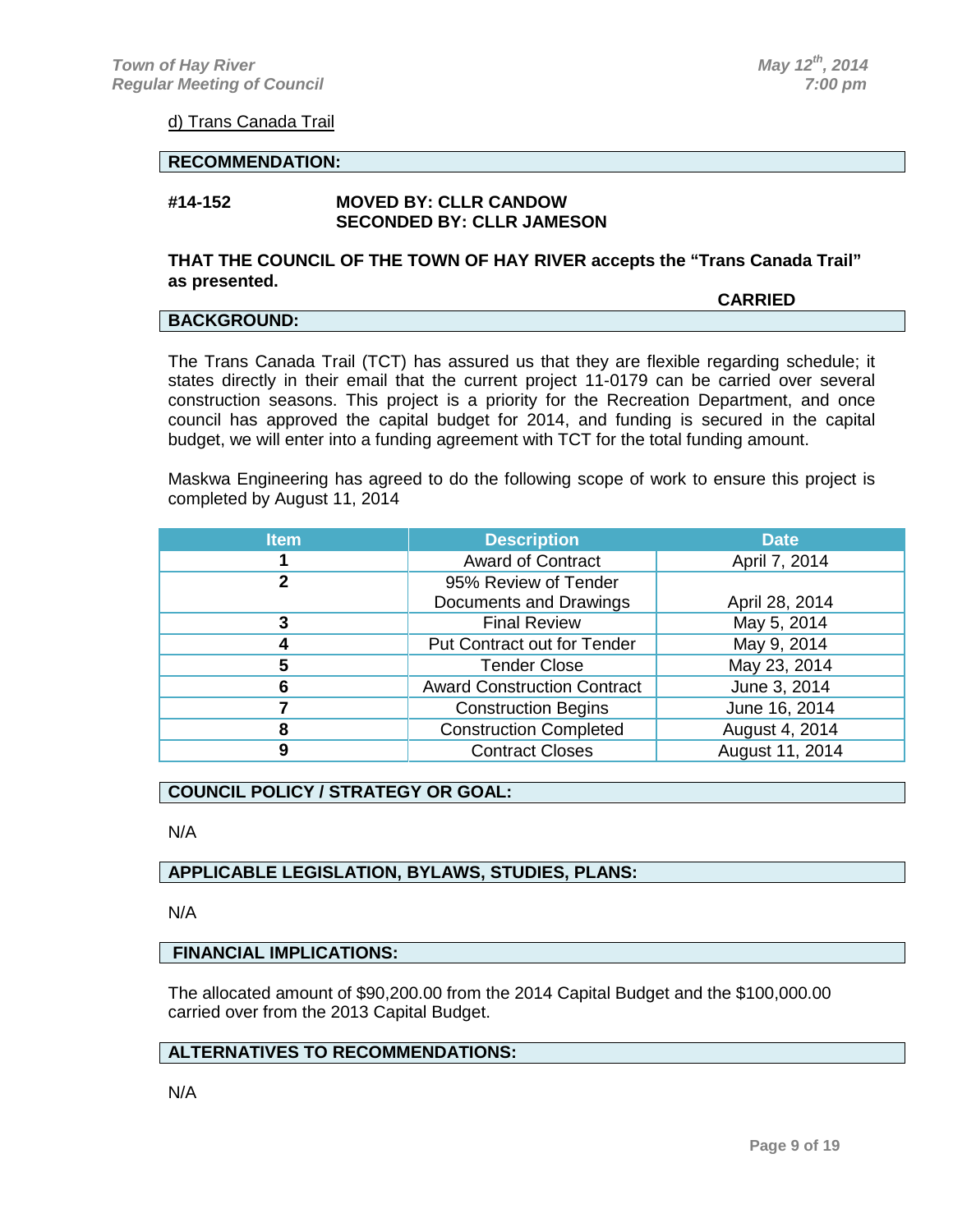#### **ATTACHMENTS:**

N/A

#### **Prepared by:**

mp

Ian Frankton Director of Recreation and Community Services

Date: May  $1<sup>st</sup>$ , 2014

e) Highway Crossing Lights and Crosswalk at ILS Road

#### **RECOMMENDATION:**

#### **#14-153 MOVED BY: CLLR DOHEY SECONDED BY: CLLR CANDOW**

#### **THAT THE COUNCIL OF THE TOWN OF HAY RIVER accepts the Crosswalks at Red Roster and Riverview Drive Report as presented.**

**CARRIED**

#### **BACKGROUND:**

A meeting was held on Wednesday April  $30<sup>th</sup>$ , 2014 in regard to crosswalks at the Red Rooster and at Riverview Drive to the ILS Road. In attendance were Greg Whitlock (DOT) Darren Murphy (DOT) Mayor Andrew Cassidy and Ross Potter (Director of Protective Services).

During the meeting improvements were suggested by DOT for both crosswalks which include the removal of the present lights and upgrading them with new LED infrastructure on both sides of the road and some lights installed within the pavement. It was suggested that motion detectors be installed to automate the whole process. DOT will modify the landings in such a way that people would have to get close to the motion detectors before they cross the street.

Other improvements include upgrading of the paint on the highway to high visibility paint with better markings so the crosswalk is better defined.

It was suggested that the Town do a tender to complete work as required and once work completed bill DOT for the work to a maximum of \$20,000.00.

The Director of Protective Services will work with DOT in preparing the specifications and the tender to complete this work.

#### **COUNCIL POLICY / STRATEGY OR GOAL:**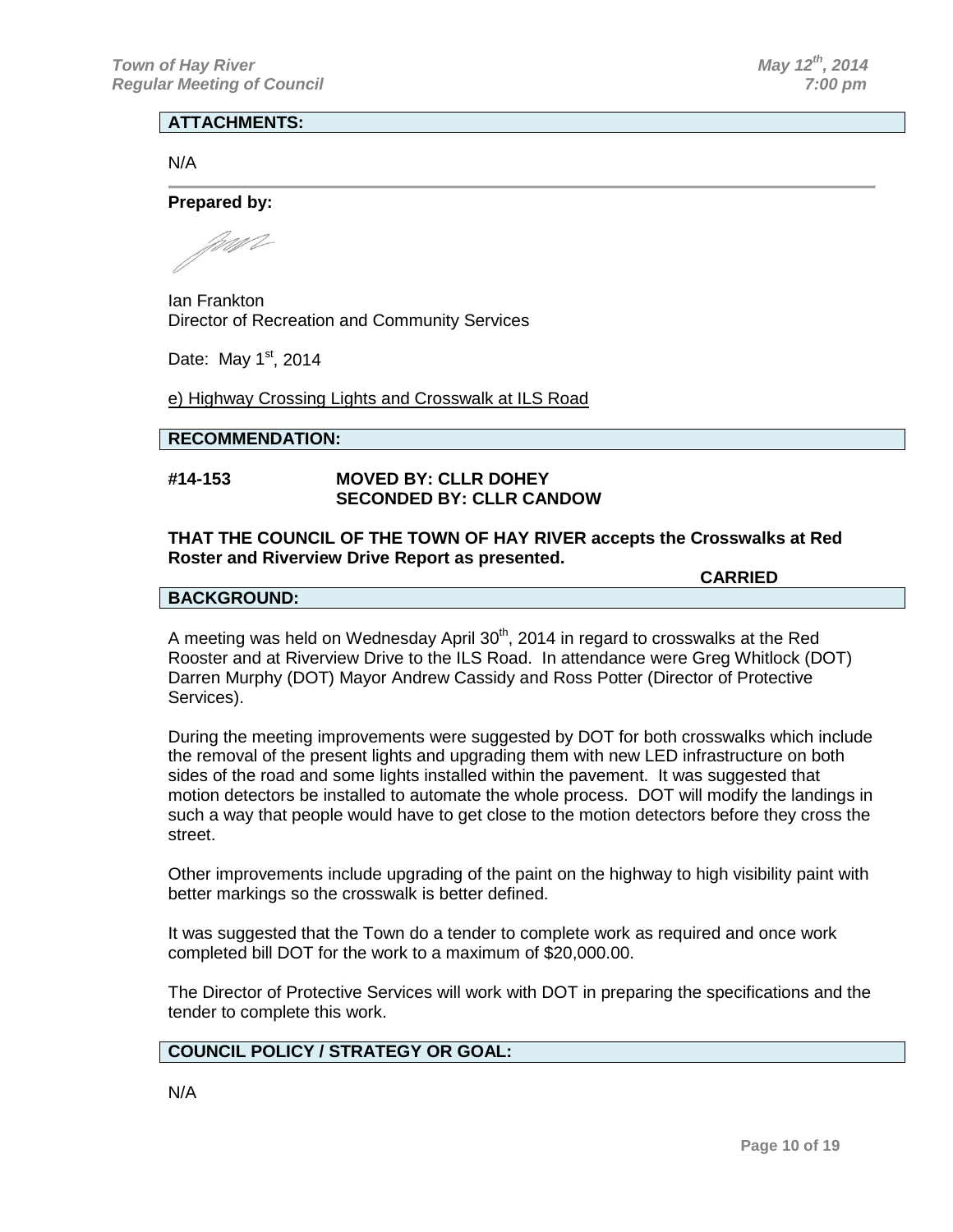## **APPLICABLE LEGISLATION, BYLAWS, STUDIES, PLANS:**

N/A

**FINANCIAL IMPLICATIONS:**

N/A

## **ALTERNATIVES TO RECOMMENDATIONS:**

N/A

**ATTACHMENTS:**

N/A

**Prepared by: Reviewed by: Reviewed by: Reviewed by:** 

Lo l Du

Ross Potter<br>Director Protective Services/Fire Chief **Ian Frankton**<br>Acting Senior

Date: May  $1^{st}$ , 2014 Date: May  $1^{st}$ , 2014

f) Liner for Burn Tower

#### **RECOMMENDATION:**

#### **#14-154 MOVED BY: CLLR DOHEY SECONDED BY: CLLR COAKWELL**

**THAT THE COUNCIL OF THE TOWN OF HAY RIVER approve the purchase of materials for 2nd Floor Burn Room of the Hay River Fire Department Burn Tower from Hay River Home Building for the amount of \$29,700 FOB Hay River, NT w/o GST.**

**CARRIED**

Acting Senior Administrative Officer

## **BACKGROUND:**

A tender was placed on the Town of Hay River Website with a closing date of April 25<sup>th</sup> 2014. Only two bids were received for this tender.

1. WHP Training Towers for \$24,052.00 FOB Hay River or using today's rate of 0.9125 CAD/USD a cost of \$26,358.36 w/o GST

2. Hay River Home Building Center for \$29,700 FOB Hay River w/o GST

This is a difference of 11.25% Bylaw 1574 Schedule D Subsection 2 allows preference of 10% for local suppliers. In this particular case the 10% has been exceeded.

The budget for ERTC building and land maintenance which includes Parts, Building Maintenance Purchased and Land Maintenance purchased is \$32,000.00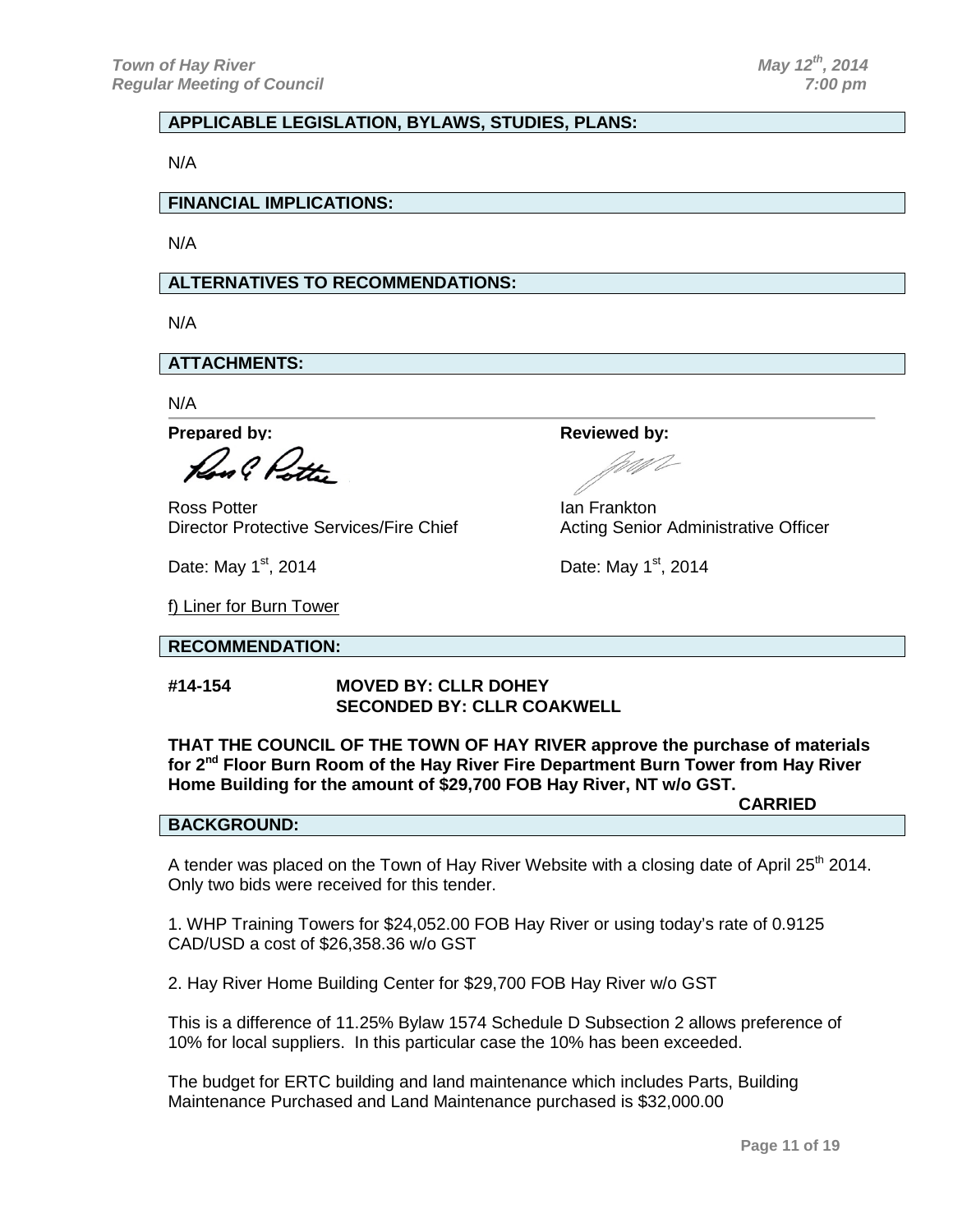N/A

#### **APPLICABLE LEGISLATION, BYLAWS, STUDIES, PLANS:**

Bylaw 1574 Property Procedures Bylaw

## **FINANCIAL IMPLICATIONS:**

N/A

## **ALTERNATIVES TO RECOMMENDATIONS:**

N/A **ATTACHMENTS:**

N/A

**Prepared by: Reviewed by: Reviewed by: Reviewed by:** 

Royal Putt

Ross Potter **Ian Frankton** Ian Frankton Director Protective Services/Fire Chief Acting Senior Administrative **Officer** 

Date: May  $1^{st}$ , 2014 Date: May  $1^{st}$ , 2014

g) Corridor Committee

**RECOMMENDATION:**

**#14-155 MOVED BY: CLLR CANDOW SECONDED BY: CLLR JAMESON**

**THAT THE COUNCIL OF THE TOWN OF HAY RIVER strike a Corridor Committee consisting of the Mayor, Senior Administration Officer, Director of Finance and one (1) Councillor** 

**CARRIED**

#### **BACKGROUND:**

N/A

## **COUNCIL POLICY / STRATEGY OR GOAL:**

U 1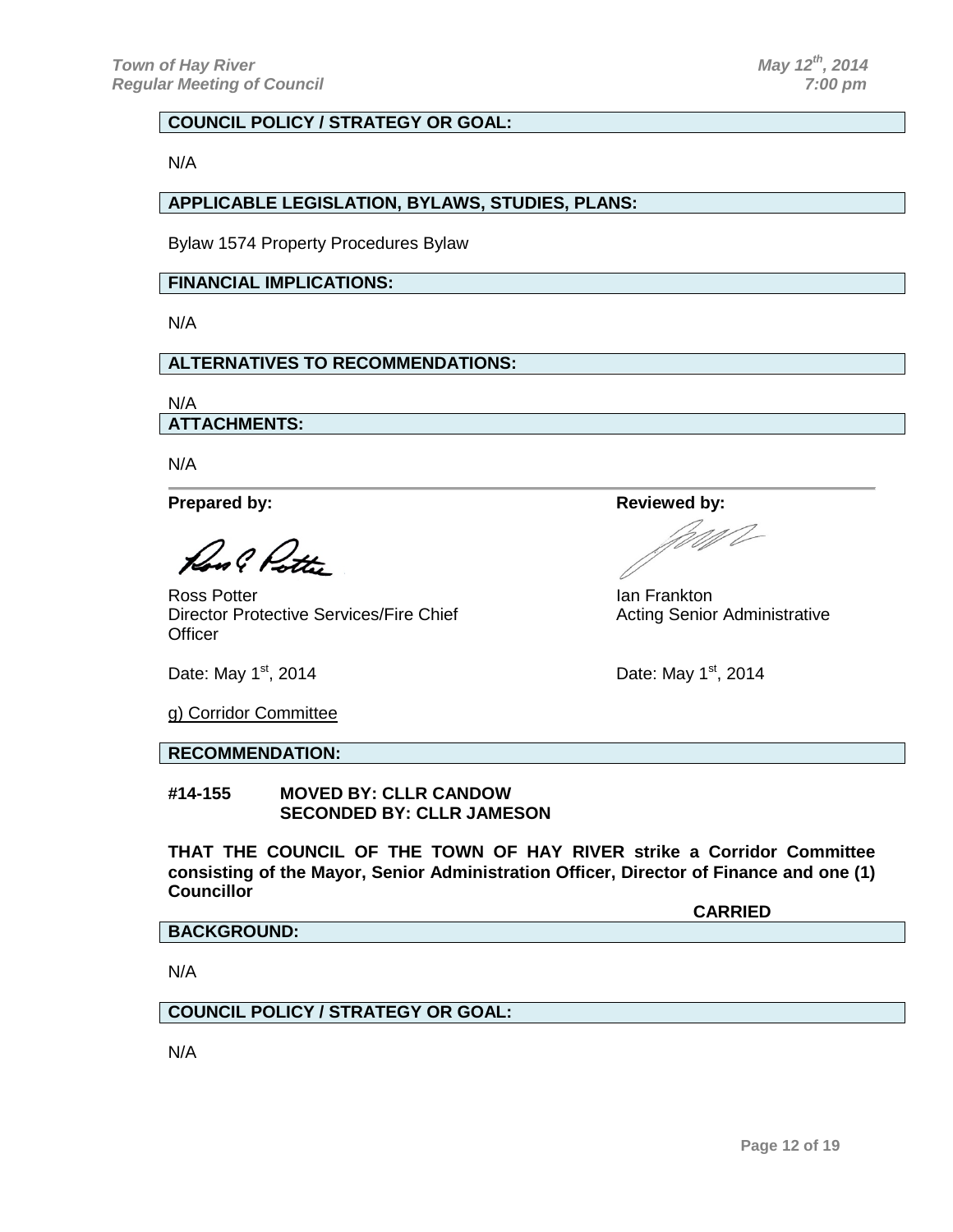## **APPLICABLE LEGISLATION, BYLAWS, STUDIES, PLANS:**

N/A

**FINANCIAL IMPLICATIONS:**

N/A

## **ALTERNATIVES TO RECOMMENDATIONS:**

N/A

**ATTACHMENTS:**

N/A

**Prepared by: Reviewed by: Reviewed by:** 

Stacey Barnes<br>
Executive Assistant<br>
Executive Assistant

Acting Senior Administrative Officer

Date: May  $5^{th}$ , 2014 **Date: May**  $5^{th}$ , 2014

h) Franchise Agreement Committee

### **RECOMMENDATION:**

**#14-156 MOVED BY: DEPUTY MAYOR JUNGKIND SECONDED BY: CLLR MAHER**

**THAT THE COUNCIL OF THE TOWN OF HAY RIVER strike a Franchise Agreement Committee consisting of not less than six (6) and not more than nine (9) members, serving without pay.**

**CARRIED**

**BACKGROUND:**

The said members shall consist of;

- The Committee to be chaired by the Mayor;
- Three (3) members of Council appointed by Council to serve as an ex-officio members of the committee, with full voting rights, and subject to rules and regulations governing the Franchise Agreement Committee.
- The remaining members being selected and appointed by Council from the public at large.

#### **COUNCIL POLICY / STRATEGY OR GOAL:**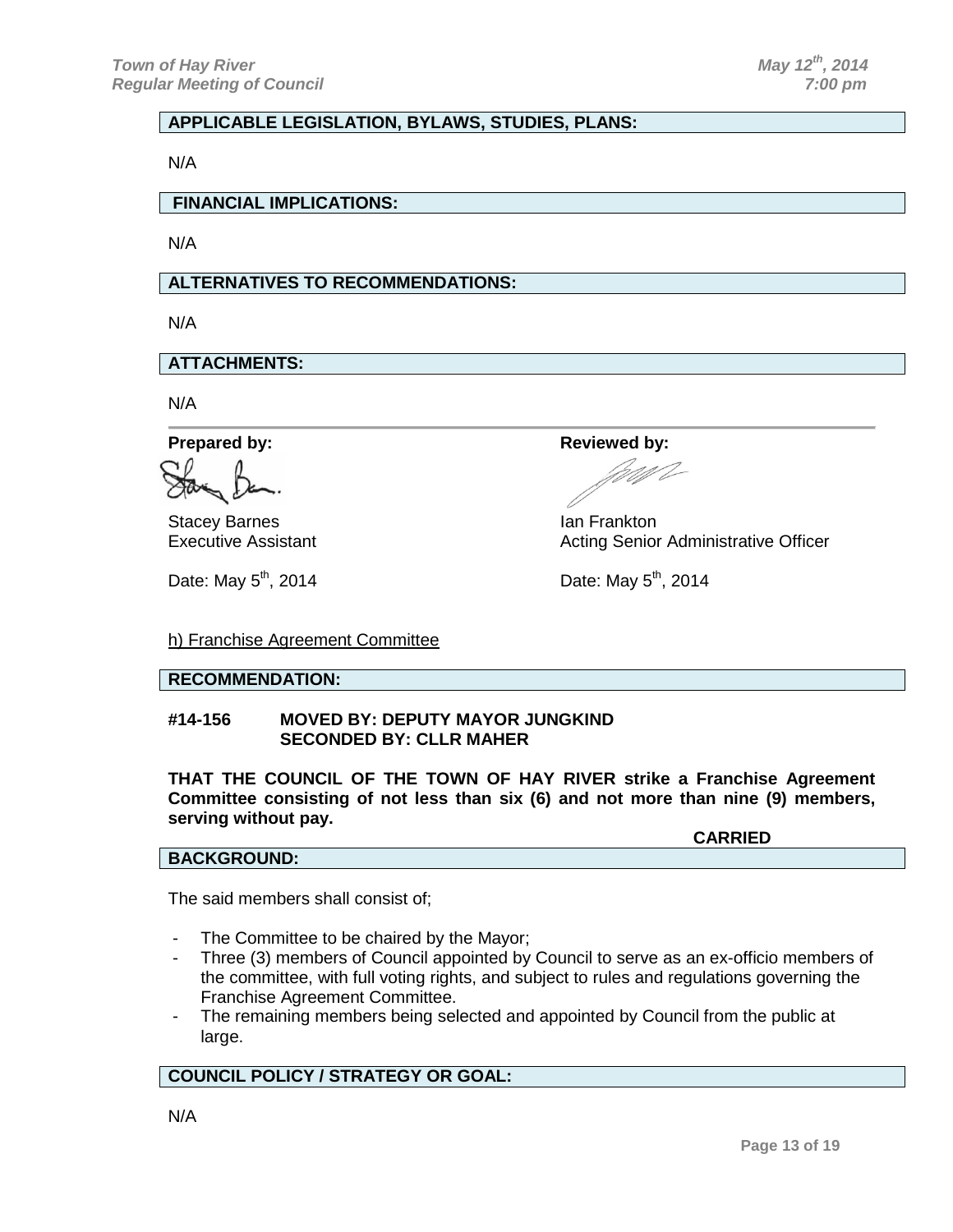## **APPLICABLE LEGISLATION, BYLAWS, STUDIES, PLANS:**

N/A

**FINANCIAL IMPLICATIONS:**

N/A

#### **ALTERNATIVES TO RECOMMENDATIONS:**

N/A

**ATTACHMENTS:**

N/A

Stacey Barnes **International Community** Changes and Ian Frankton

**Prepared by: Reviewed** by:

Executive Assistant **Acting Senior Administrative Officer** Acting Senior Administrative Officer

Date: May  $1^{st}$ , 2014 Date: May  $1^{st}$ , 2014

#### **9. NOTICES OF MOTIONS**

There were no Notices of Motions for the Regular Meeting of Council, May 12<sup>th</sup>, 2014.

#### **10. NEW BUSINESS**

a) NACC Application Report

#### **RECOMMENDATION:**

**#14-157 MOVED BY: CLLR CANDOW SECONDED BY: CLLR DOHEY**

**THAT THE COUNCIL OF THE TOWN OF HAY RIVER work with NACC to apply for funding to host a series of arts and cultural events in Hay River through the ITI seed program.**

#### **BACKGROUND:**

Historically, NACC has submitted a global application to ITI for funding the NACC series in various communities. This year, each community wishing to continue hosting NACC events has been requested to apply directly to their regional ITI office to fund the costs associated with these events. The request will be for approximately \$10,000 with ITI funding up to 70% of the request.

The Executive Director for NACC will work with administration to prepare the application but requests that the Town of Hay River be the primary applicant.

**DEFEATED**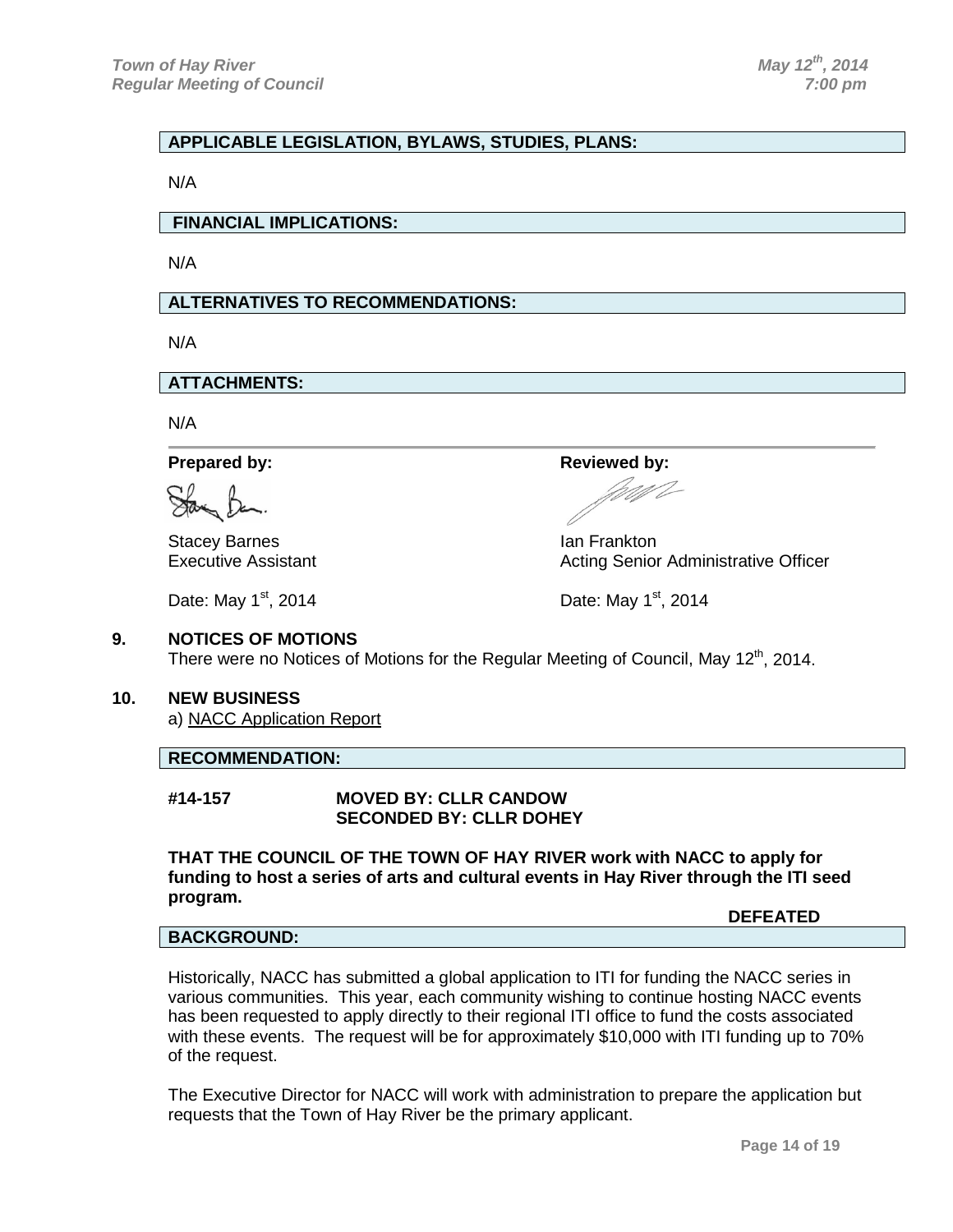N/A

#### **APPLICABLE LEGISLATION, BYLAWS, STUDIES, PLANS:**

N/A

#### **FINANCIAL IMPLICATIONS:**

The town of Hay River typically accesses up to \$25,000 of funding through the ITI SEED program. This application would fall under the SEED program and reduce the available funds for other town initiatives

## **ALTERNATIVES TO RECOMMENDATIONS:**

N/A

#### **ATTACHMENTS:**

N/A

Andrew Cassidy **David Steele** 

**Prepared by: Reviewed by: Reviewed by: Reviewed by:** 

 $A^{\omega \cdot \Lambda}$ 

Mayor **Mayor** Senior Administrative Officer

Date: May  $8^{th}$ , 2014  $\qquad \qquad$  Date: May  $8^{th}$ , 2014

Let it be noted that Councillor Maher departed the Chambers and did not take part in the discussion or vote re: agenda item #10a.) NACC Application Report because it involves his employer.

#### **11. IN CAMERA**

**#14-158 MOVED BY: CLLR MAHER SECONDED BY: CLLR CANDOW**

**That the Council of the Town of Hay River move to In Camera at 7:15 pm.**

**CARRIED**

**#14-159 MOVED BY: CLLR CANDOW SECONDED BY: CLLR DOHEY**

**That the Council of the Town of Hay River move out of In Camera at 7:45pm.**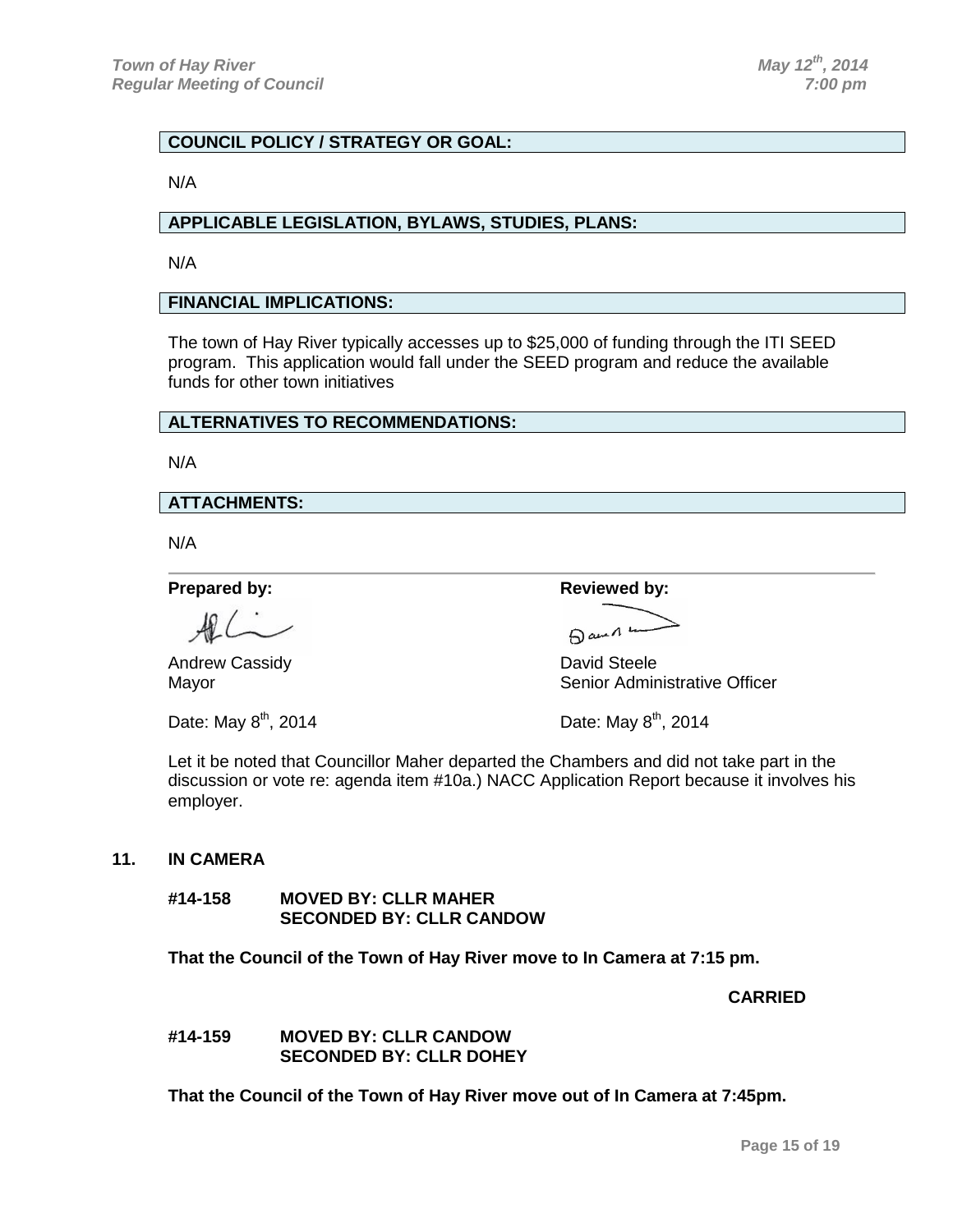## **CARRIED CARRIED**

Let it be noted that Councillor Dohey departed the Chambers and did not take part in the discussion or vote re: agenda item #11 a.) In camera - Contract because it involves his employer.

## **12. ORGANIZATION REVIEW & POSITION DESCRIPTIONS**

#### **RECOMMENDATION:**

#### **#14-160 MOVED BY: CLLR MAHER SECONDED BY: CLLR CANDOW**

#### **THAT THE COUNCIL OF THE TOWN OF HAY RIVER approves the report titled Organization Review & Position Descriptions.**

**CARRIED**

## **BACKGROUND:**

There is a need for the Town to formally review its current organizational structure to ensure that Administration has the capacity to meet Town needs and public expectations. Over time position descriptions change and duties shift due to both changing circumstances and the interest and expertise of incumbents. While some changes are small some have been large, and as a result there is a need for a comprehensive review to ensure that that evolving organizational requirements and all the associated position descriptions of those working for the Town are more closely aligned.

Further, over the past 3 years it has been expected as part of the expired Collective Agreement that all position descriptions and associated classifications would be reviewed, and updated as required. This latter exercise has not been completed, but the target is to have it completed by mid-June, 2014. The current exercise and efforts will build upon some work done in the past two years on this theme. Finally, the attached evolving list of 'principles' will guide this comprehensive exercise.

## **COUNCIL POLICY / STRATEGY OR GOAL:**

N/A

## **APPLICABLE LEGISLATION, BYLAWS, STUDIES, PLANS:**

N/A

#### **FINANCIAL IMPLICATIONS:**

All work will be done internally, primarily utilizing the collective expertise and commitment of Senior Management employees.

#### **ALTERNATIVES TO RECOMMENDATIONS:**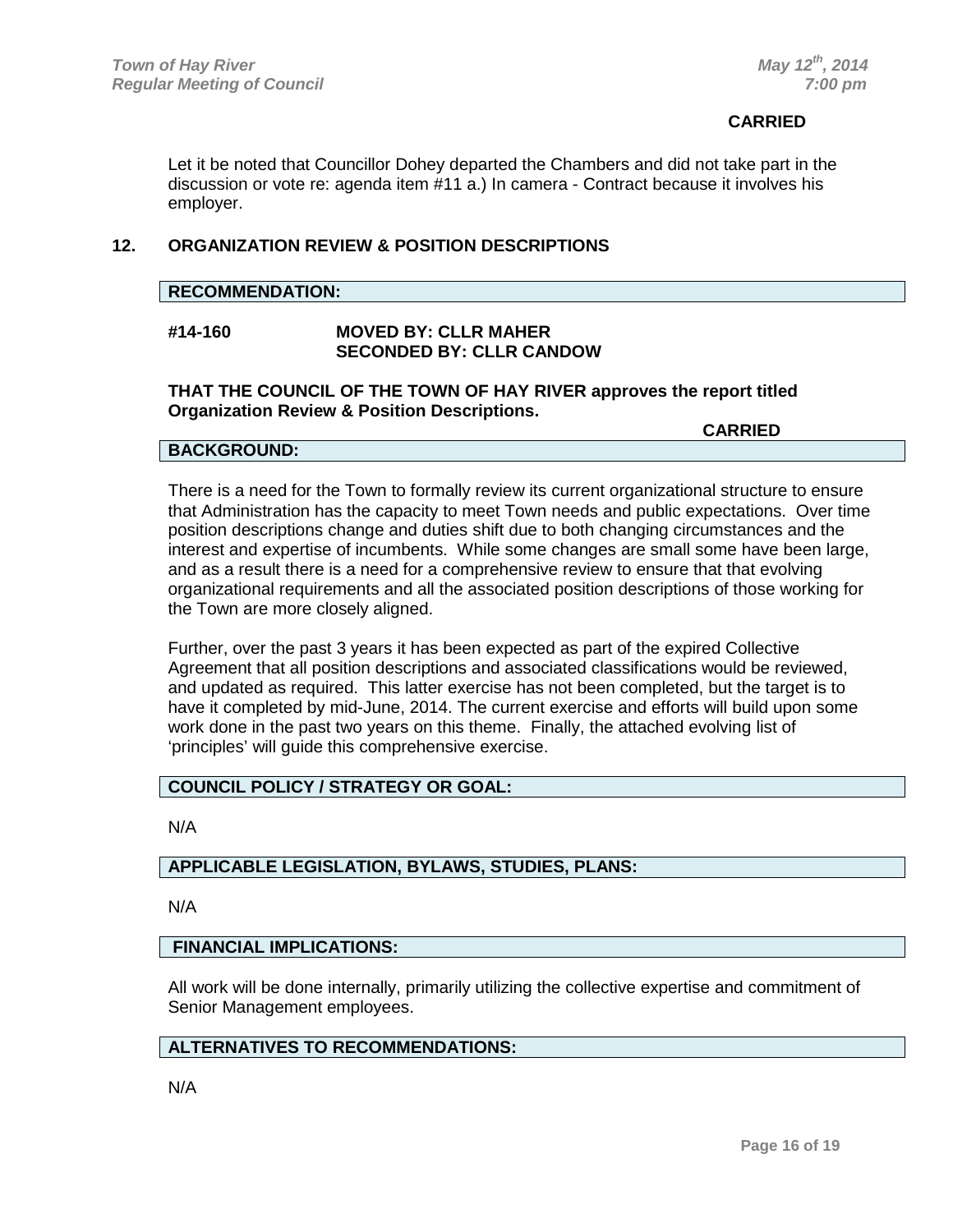## **ATTACHMENTS:**

Principles for Organizational Review & Development of Associated Position Descriptions; Town of Hay River – May 12, 2014

#### **Prepared by:**

Dama 4

David Steele Senior Administrative Officer

Date: May 12, 2014

#### **13. SUMMER STUDENT HIRING REPORT**

#### **RECOMMENDATION:**

## **#14-161 MOVED BY: DEPUTY MAYOR JUNGKIND SECONDED BY: CLLR DOHEY**

#### **THAT THE COUNCIL OF THE TOWN OF HAY RIVER accepts the summer student hiring report as presented.**

#### **CARRIED**

#### **BACKGROUND:**

Earlier this Spring the Town placed advertisements both in The Hub and on our website for summer employment opportunities. The advertising period was consistent with Town policy, including a clearly specified closing date for receipt of applications. There was also an accumulation of earlier hand delivered applications that were included within the applications under consideration. All applications received were carefully screened and those that demonstrated the greatest fit with the required skills set were contacted for an interview, held either by phone or in person. Outcome was the hiring of the most suitable candidates based upon Town needs and applicants background and skills.

The process for 2014 recruitment focused on some key items, most notably consistency:

- Duration of employment period tends to be mid May through mid August;
- Pay scales are consistent with the Collective Agreement, and are generally the same regardless of the work performed;
- Again consistent with the Collective Agreement, the incumbents of the two supervisory positions within the Summer Heat Program received a slightly higher rate of pay;
- Essentially same standards and approaches applied to the entire recruitment process as lead by same Senior Manager;
- Conveyance of general expectations of all those recruited was the same;
- Scheduled hours of work and associated logistics were designed to minimize overtime requirements and costs;
- Modifying the hours of service where considered appropriate, while maintaining flexibility to expand hours if demand requires based upon documented trends, i.e. Visitors Information Centre;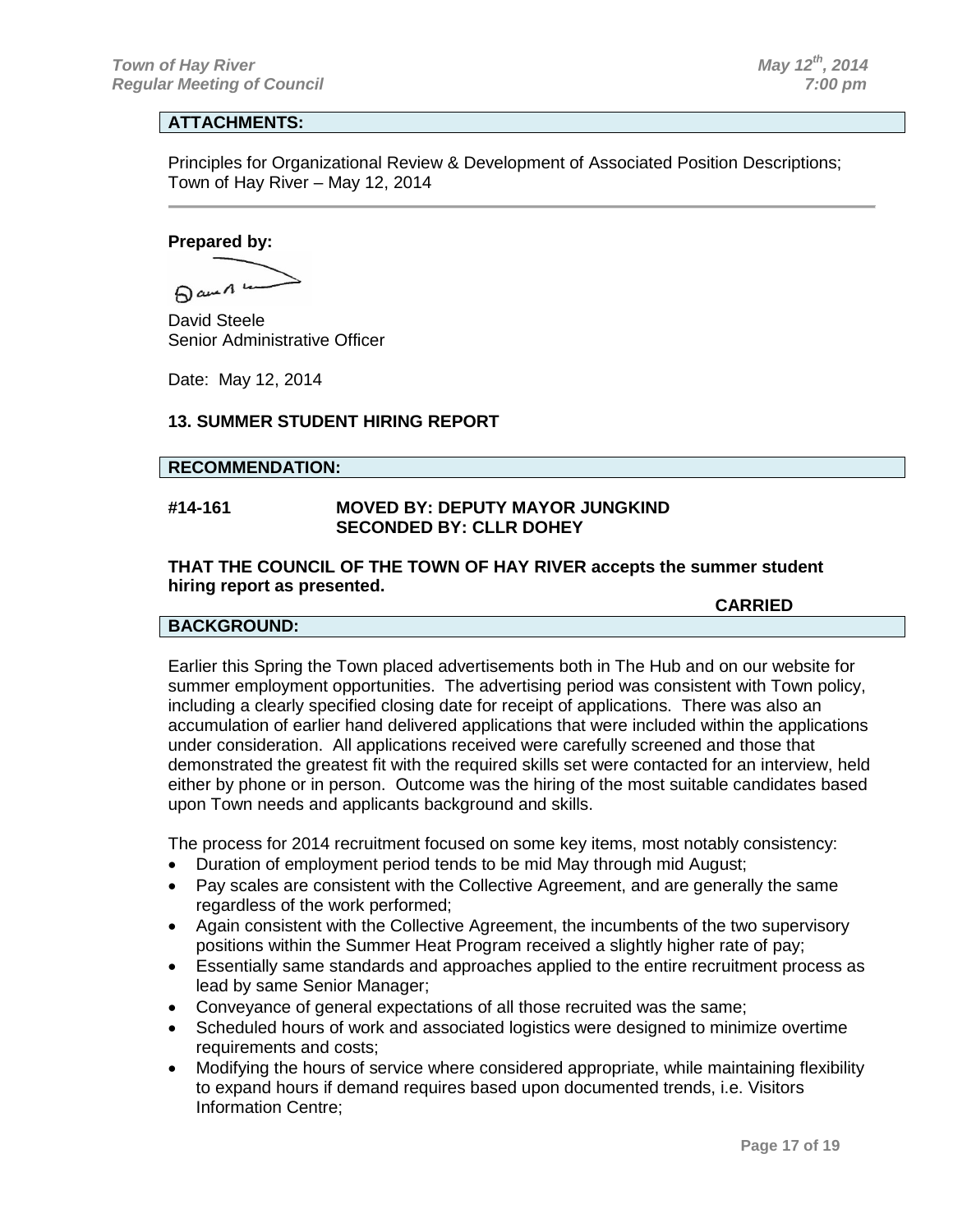- In some instances, where appropriate, transitioning initially from part-time to full-time hours;
- Exercising a clear preference for local hires; and
- As an overall result of the foregoing approaches, significant cost savings are expected when compared to the overall costs of the program for the previous year(s).

In a number of instances previously hired students ended up being re-hired. This was is no way automatic or part of the prescribed process, but given those individuals' past experience and associated insight logically they had greater odds for success.

It is acknowledged that there were some challenges in the 2014 recruitment process due to absence/vacancy of key Senior Management employees/positions during the recruitment period, but optimistic expectations are that those will be overcome for 2015. Refinements will be made to further strengthen compliance to the recently approved Recruitment Policy. Further, next year the intent is to have one advertisement period for all of the positions, rather than splitting it into two groups as was done for 2014.

The positions recruited for are:

- 5 -Recreation Facility Maintainers:
- 6- Summer Heat program; comprised of 2 co-ordinators, 4 play leaders;
- 2- Visitor Information Centre Attendants
- 3- Public Works Assistants
- 1– Civil Technologist Assistant
- 1 Finance & Administration Assistant

Of these 18 positions, 16 have been staffed at this date. 2 are pending finalization.

The majority of the hires will start this week, but as noted above some are initially ramping up on a part-time basis.

All employees are expected to complete the Construction Safety Training Seminar that has previously been completed by all other Town employees. Further, it is hoped that a Customer Service course will be delivered for all these new employees, anticipated for delivery in the early part of June.

## **COUNCIL POLICY / STRATEGY OR GOAL:**

N/A

## **APPLICABLE LEGISLATION, BYLAWS, STUDIES, PLANS:**

N/A

#### **FINANCIAL IMPLICATIONS:**

Overall program costs estimated at \$175,000 for 2014.

#### **ALTERNATIVES TO RECOMMENDATIONS:**